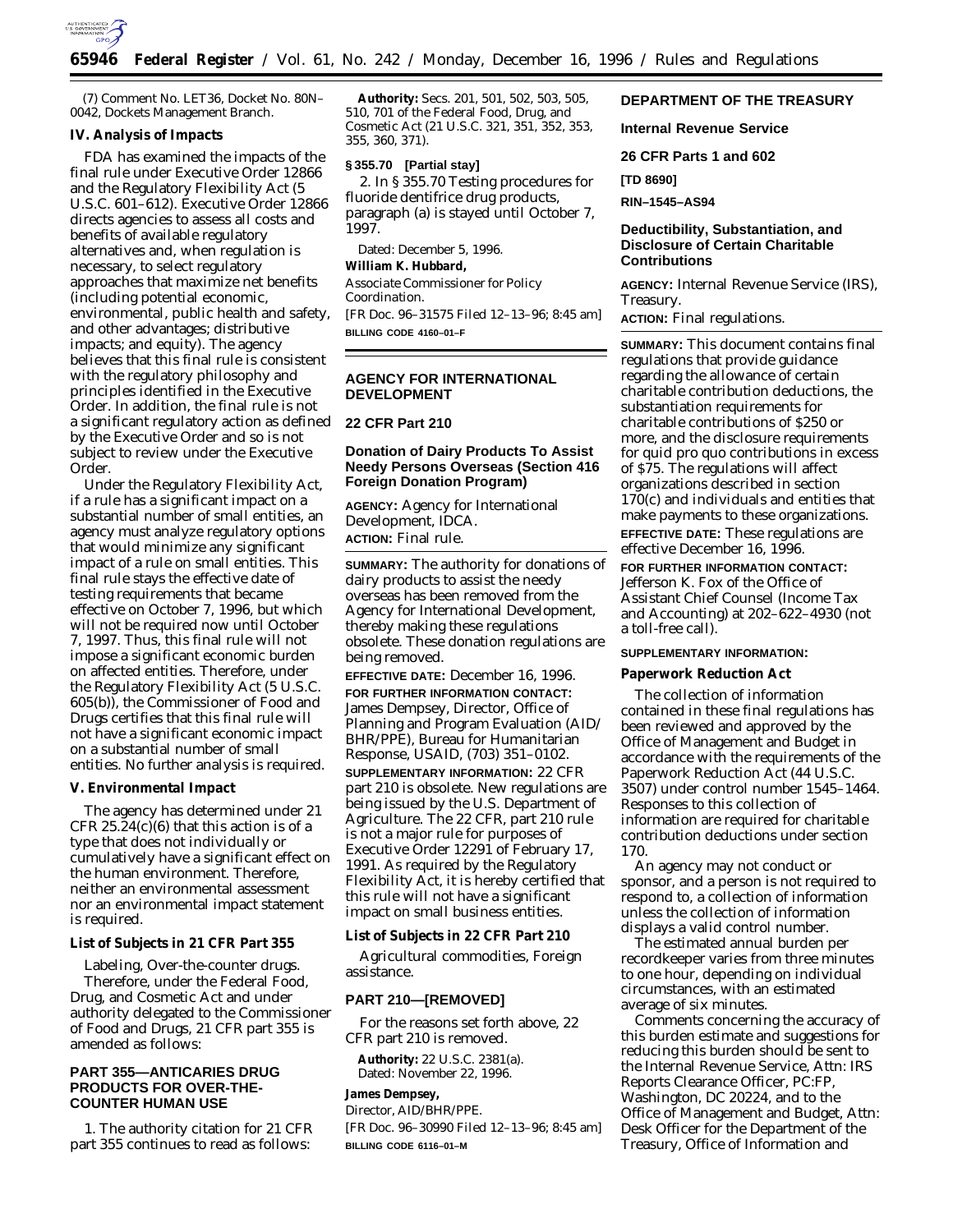Regulatory Affairs, Washington, DC 20503.

Books or records relating to this collection of information must be retained as long as their contents may be material in the administration of any internal revenue law. Generally, tax returns and tax return information are confidential, as required by 26 U.S.C. 6103.

## **Background**

This document contains amendments to the Income Tax Regulations (26 CFR part 1) that provide guidance relating to (1) the substantiation rules for charitable contributions under section 170(f)(8) of the Internal Revenue Code of 1986 (Code), and (2) the disclosure requirements for quid pro quo contributions under section 6115. Sections 170(f)(8) and 6115 were added to the Code by sections 13172 and 13173 of the Omnibus Budget Reconciliation Act of 1993, Pub. L. 103– 66, 107 Stat. 455, 1993–3 C.B. 43.

Temporary regulations (TD 8544) and a notice of proposed rulemaking crossreferencing the temporary regulations were published in the **Federal Register** for May 27, 1994 (59 FR 27458, 27515). Those regulations primarily addressed substantiation of charitable contributions made by payroll deduction and substantiation of payments to a charitable organization in exchange for goods or services of insubstantial value. The notice of proposed rulemaking indicated that comments would be considered both on the issues addressed in the temporary regulations, and on other issues arising under section 170(f)(8).

A notice of proposed rulemaking (IA– 44–94) addressing substantiation issues under section 170(f)(8) other than contributions made by payroll deduction was published in the **Federal Register** for August 4, 1995 (60 FR 39896). Included in these proposed regulations were the provisions that had originally appeared in the temporary regulations published on May 27, 1994, relating to the substantiation of payments to charitable organizations in exchange for goods or services of insubstantial value. In drafting these proposed regulations, the IRS had the benefit of the comments received in response to the notice of proposed rulemaking published in the **Federal Register** for May 27, 1994. Many of the suggestions offered in the comments were incorporated into the proposed regulations.

Final regulations (TD 8623) relating to the substantiation of charitable contributions made by payroll deduction were published in the

**Federal Register** for October 12, 1995 (60 FR 53126). These final regulations did not include the provisions relating to the substantiation of payments to charitable organizations in exchange for goods or services with insubstantial value that had appeared in the temporary regulations published on May 27, 1994 and were also included in the proposed regulations published on August 4, 1995. The temporary regulations published in the **Federal Register** for May 27, 1994, were removed. For the convenience of taxpayers, the final regulations relating to the substantiation of charitable contributions made by payroll deduction (§ 1.170A–13(f)(11) and (12)) that were published in the **Federal Register** for May 27, 1994, have been reprinted with the final regulations adopted by this Treasury Decision.

Comments were received in response to the notice of proposed rulemaking published on August 4, 1995, and a public hearing was held on November 1, 1995. After consideration of those comments, together with the relevant comments received in response to the notice of proposed rulemaking published on May 27, 1994, the proposed regulations under sections  $170(f)(8)$  and  $6115$  are adopted as revised by this Treasury Decision.

## **Public Comments**

# *Intent To Make a Charitable Contribution*

Section 1.170A–1(h) of the final regulations incorporates the two-part test adopted by the Supreme Court in *United States* v. *American Bar Endowment,* 477 U.S. 105 (1986), for determining deductibility under section 170(a) of a payment that is partly in consideration for goods or services. A deduction is not allowed for a payment to charity in consideration for goods or services except to the extent the amount of the payment exceeds the fair market value of the goods or services. In addition, a deduction is not allowed unless the taxpayer intends to make a payment in excess of the fair market value of the goods or services.

Section 1.170A–13(f)(6) provides that a charitable organization provides goods or services ''in consideration for'' a taxpayer's payment if, at the time of payment, the taxpayer receives or 'expects to receive'' goods or services in exchange. One commenter stated that a charitable organization has no way of knowing what a taxpayer expects to receive, and that the regulation requires the charity to determine its donors' states of mind. The commenter suggested that a payment be treated as

made in consideration for goods or services ''if the donee organization expects to provide and does provide services of which the donor has been informed.'' Another commenter questioned whether donor appreciation events, such as banquets honoring contributors, are held ''in consideration for'' charitable contributions. The commenter also asked whether invitations to occasional events not disclosed to prospective donors until after they make their contributions are ''in exchange for'' the contributions.

The regulations follow *American Bar Endowment* by incorporating a standard that is based on the facts and circumstances of each charitable contribution. When a donor's contribution is made in response to an express promise of a benefit, the donor generally will have an expectation of a quid pro quo. A donor may also have an expectation of a quid pro quo when the donor makes a contribution with knowledge that the charitable donee has conferred a benefit on other donors making comparable contributions. For example, if a charity has a history of sponsoring a dinner-dance for donors making substantial contributions, a donor making a substantial contribution may have an expectation of receiving an invitation to such an event. The expectation of a quid pro quo may exist even though the donor is not aware of the exact nature of the quid pro quo (e.g., a donation to a charity that sponsors a donor appreciation event of a different type every year). This standard for determining a donor's expectation of a quid pro quo disallows deductions in situations where facts and circumstances indicate that the donor expected, at the time of his or her payment to charity, that there would be a quid pro quo, even though there was no explicit promise of one.

A commenter requested guidance on the proper treatment of a payment in consideration for a quid pro quo received in a year after the year of payment. Under section 1.170A– 13(f)(6), goods or services provided by donee organizations in consideration for a donor's payment include goods or services provided in a year other than the year of payment. Accordingly, if a donor makes a payment to a charitable organization in exchange for goods or services, the donor's deductible charitable contribution for the year of payment is limited to the amount, if any, by which the payment exceeds the value of those goods or services, even if they are not available to the donor until a subsequent year.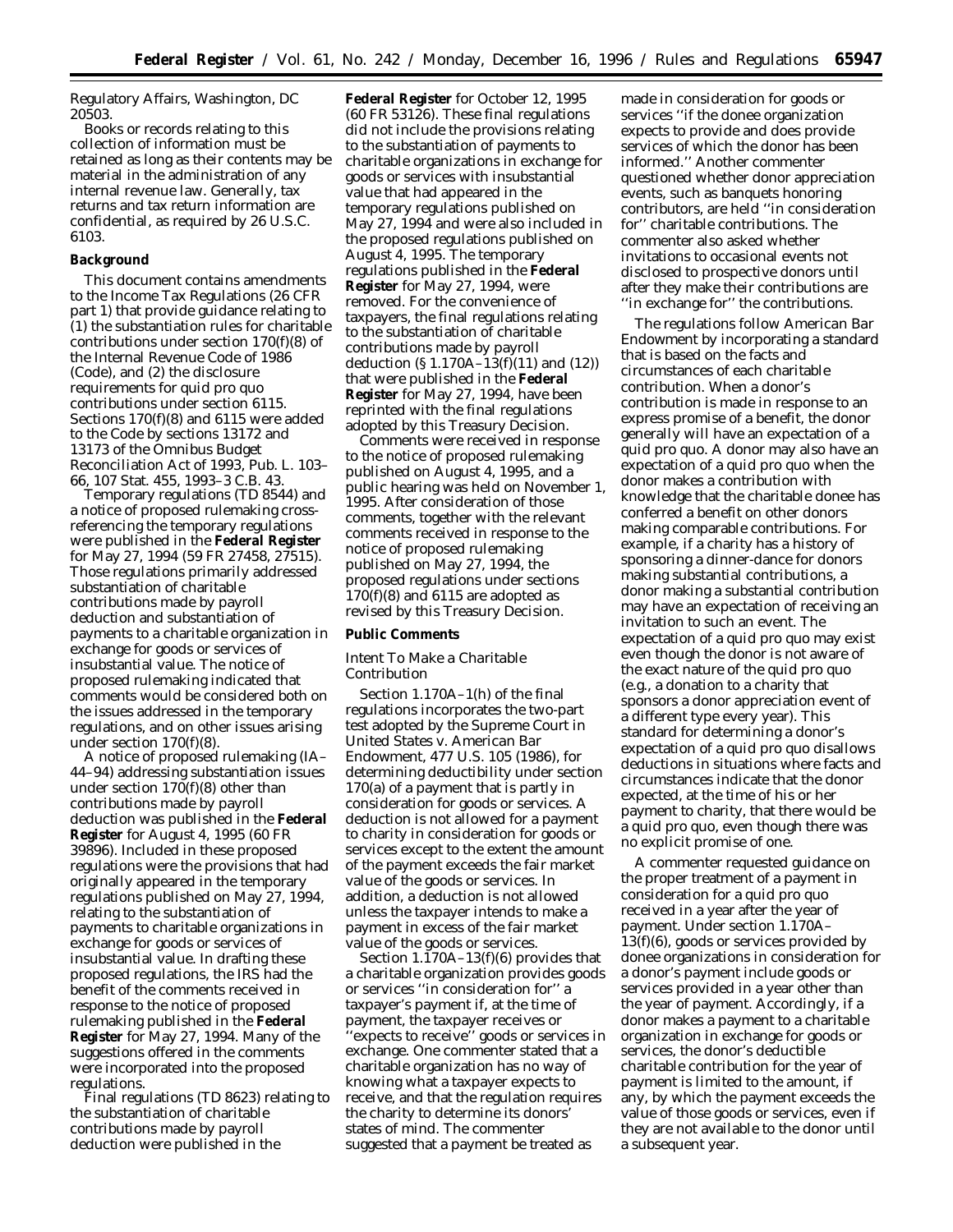#### *Refusal of Benefits*

Commenters asked for guidance on the proper manner of substantiating a contribution by a donor who refuses benefits offered by a charitable organization. One commenter suggested that the regulations indicate that when a taxpayer receives a right to quid pro quo benefits but does not use them, the taxpayer is not necessarily allowed a charitable contribution deduction in the full amount of the quid pro quo payment. Another suggested that a taxpayer wishing to deduct the full amount of a quid pro quo payment could check a box on a document to be sent to the charity at the time of contribution to show refusal of the benefit.

These comments are consistent with IRS views. Rev. Rul. 67–246, 1967–2 C.B. 104, provides guidance relating to the refusal of benefits offered by a charitable organization. The revenue ruling holds that a taxpayer choosing not to use tickets that were made available to him is not entitled to a greater contribution than would otherwise be allowed; i.e., the deduction is limited to the amount paid in excess of the value of the tickets received in exchange. 1967–2 C.B. 106. A deduction in the full amount of a taxpayer's payment may be allowed, however, if the taxpayer properly rejects the right to the tickets. Rev. Rul. 67–246 contains two examples (Examples 3 and 7) illustrating ways that donors can effectively reject benefits offered by charitable organizations. Example 7 illustrates that a check-off box on a form provided by the charity can be used to reject a ticket at the time of contribution. A taxpayer who has properly rejected a benefit offered by a charitable organization may claim a deduction in the full amount of the payment to the charitable organization, and the contemporaneous written acknowledgment need not reflect the value of the rejected benefit.

#### *Certain Goods or Services Disregarded*

Goods or Services With Insubstantial Value

Under guidelines set forth in Rev. Proc. 90–12, 1990–1 C.B. 471, and Rev. Proc. 92–49, 1992–1 C.B. 987, certain goods or services received in exchange for a payment to a charity are treated as having insubstantial value and can therefore be disregarded for the purpose of determining the amount of a taxpayer's payment that is deductible as a charitable contribution. Under these guidelines, if a taxpayer makes a payment to a charitable organization in the context of a fundraising campaign,

and receives benefits with a fair market value of not more than two percent of the amount of the payment (up to a maximum of \$67, for 1996), the benefits received are considered to have insubstantial value for purposes of determining the amount of the taxpayer's contribution. (The \$67 benefit limitation is adjusted annually for inflation.)

Further, if a taxpayer makes a payment of \$33.50 or more to a charity and receives only token items in return, the items are considered to have insubstantial value if they (1) bear the charity's name or logo, and (2) have an aggregate cost to the charity of \$6.70 or less. (The \$33.50 and \$6.70 amounts apply to payments made in 1996; these amounts are adjusted annually for inflation.) In addition, newsletters not of commercial quality and low-cost items provided for free without an advance order are considered to have insubstantial value.

Under section  $1.170A-13(f)(8)(i)(A)$  of the regulations, the same types of goods and services disregarded under the guidelines of Rev. Procs. 90–12 and 92– 49 can be disregarded for purposes of substantiation under section  $170(f)(8)$ . One commenter asked whether the contemporaneous written acknowledgment provided to a donor receiving goods or services of insubstantial value should indicate that no goods or services were received. When a donee organization provides a donor only with goods or services having insubstantial value under Rev. Procs. 90–12 and 92–49, the contemporaneous written acknowledgment may indicate that no goods or services were provided in exchange for the donor's payment. See Example 2, § 1.170A–13(f)(8)(ii).

Another commenter stated that the rules in Rev. Procs. 90–12 and 92–49 for goods or services of insubstantial value are unduly restrictive and prevent charitable organizations from recognizing longstanding, generous contributors with suitable gifts of appreciation. Another argued that the costs of token items received by a taxpayer during the year from a charity should not be aggregated. Sections 1.170A–13(f)(8)(B) and 1.170A– 13(f)(9)(i) provide that certain membership benefits provided in exchange for a payment of \$75 or less may be disregarded for purposes of determining whether any quids pro quo were provided to the donor. For purposes of sections 170(f)(8) and 6115, these provisions supplement the categories of goods or services treated as having insubstantial value under the guidelines of Rev. Procs. 90–12 and 92–

49. The IRS and Treasury believe that application of the guidelines of Rev. Procs. 90–12 and 92–49, together with the membership benefit provisions in the final regulations, strikes an appropriate balance between administrative and compliance concerns under sections 170(f)(8) and 6115. Accordingly, the guidelines of Rev. Procs. 90–12 and 92–49 have not been modified.

### Membership Benefits

The regulations provide limited relief with respect to certain types of benefits customarily provided to donors in exchange for membership payments. Two types of membership benefits offered in exchange for a payment of \$75 or less may be disregarded: (1) Free admission to members-only events with a per-person cost to the charity that is no higher than the standard for lowcost articles under section 513(h)(2)(C) (\$6.70 for 1996); and (2) rights or privileges that can be exercised frequently during the membership period (other than rights or privileges described in section 170(l), governing rights to purchase tickets for college athletic events).

Some commenters said that the term *frequently,* when read in conjunction with the examples, provided sufficient clarity and appropriate flexibility. Other commenters expressed concern about use of the term *frequently,* stating that it was vague and imprecise. For smaller organizations, they argued, in determining whether a right of free admission to a series of events can be frequently exercised, consideration should be given to the number of events held by the organization each year. The IRS and Treasury believe that a charity can make a determination that a right or privilege is frequently exercisable by reference to the examples that were in the proposed regulations and are adopted in the final regulations.

A commenter suggested that the \$75 payment amount in the special rules for membership benefits should be indexed for inflation. The IRS and Treasury believe that it is important for the membership payment amount to be a number that can be easily remembered by charities and donors. For this reason, annual inflation adjustments are not advisable. However, the IRS and Treasury will consider increases to this \$75 figure in the future.

A commenter asked whether the rule that allows taxpayers to disregard certain membership benefits applies to discounts offered by a donee organization for purchases from retailers working with the charity to provide discounts to members. These discounts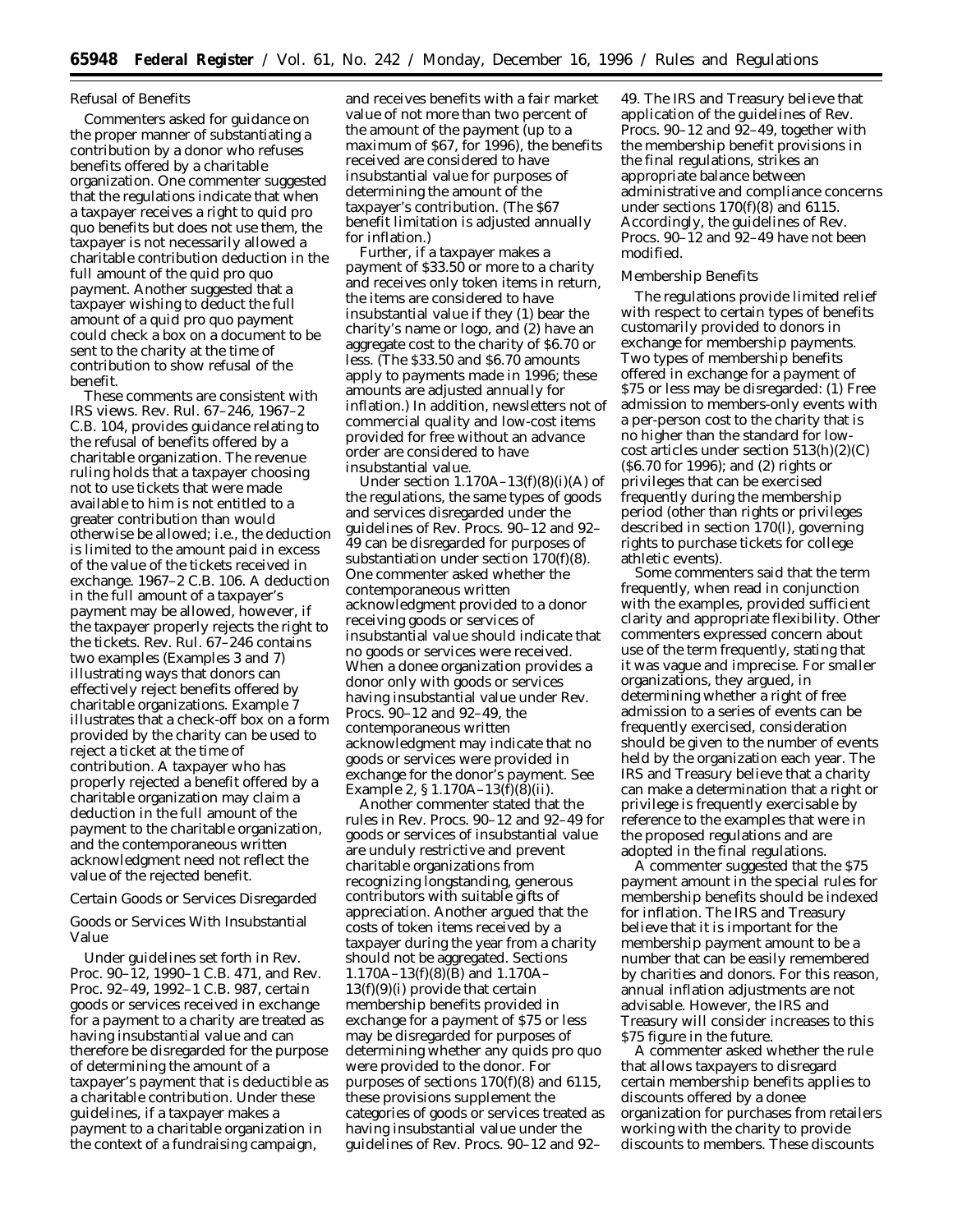are to be treated like any other rights or privileges and, therefore, may be disregarded for purposes of section 170(f)(8) if they can be exercised frequently during the membership period.

Goods or Services Provided to a Donor's Employees

Prior to publication of the proposed regulations, several commenters asked for guidance on the proper method of valuation of goods or services provided by charitable organizations to employees of donors. The final regulations follow the proposed regulations and provide that goods or services provided to a donor's employees can be disregarded if they consist of the types of benefits that could be disregarded when provided directly to a donor (i.e., goods or services with insubstantial value and certain annual membership benefits). For any other types of goods or services provided to employees of a donor making a contribution of \$250 or more, the contemporaneous written acknowledgment must describe the goods or services, but need not include the donee organization's good faith estimate of their fair market value.

A commenter stated that the special rule for goods or services provided to employees of a donor should also be available for partners in a partnership. In the final regulations, the exception for goods or services provided to a donor's employees has been modified to include partners in a donor-partnership.

A commenter was concerned about charities that receive funds from a private foundation established by a business entity. The commenter suggested that such charities should be permitted to provide benefits to employees of the business entity without any tax consequences. Because this suggestion raises issues beyond the scope of this regulation (including issues relating to the self-dealing rules under section 4941), this suggestion was not adopted.

A commenter stated that when employees receive benefits as a result of an employer's charitable contribution, it would be easier for the charity (rather than the employer) to estimate the fair market value of the benefits. Another commenter stated that when employees receive benefits that cannot be disregarded under section 170, the employer/donor is likely to deduct the value of those benefits as a business expense under section 162. Because employers may claim the full amount of their payments to charity—including the value of the benefits—as a deduction, the commenter suggested

that employers should be relieved of the burden of valuing such benefits, and that the full amount of such payments should be deductible under section 170.

The IRS and Treasury recognize that in cases where employee benefits cannot be disregarded for purposes of section 170, employers may nevertheless seek to deduct their costs pursuant to section 162. For deductions under section 170, however, *United States v. American Bar Endowment*, supra, limits the allowable deduction to the amount of the employer's payment in excess of the value of employee benefits. Accordingly, if the employee benefits cannot be disregarded, their value must be subtracted from the amount of the employer's payment to determine the correct amount of the charitable contribution deduction. Although valuation may be difficult, the IRS and Treasury continue to believe that the employer is in a better position than the charity to be responsible for valuation of benefits provided to employees.

Payments for the Right To Purchase Tickets to College Athletic Events

A commenter asked for clarification regarding the applicability of the substantiation requirements to payments for the right to purchase tickets to college athletic events. Section 170(l) provides that payments to colleges or universities for the right to purchase tickets to athletic events are partially (eighty percent) deductible as charitable contributions. The final regulations have been modified to clarify how sections 170(f)(8) and 6115 apply to payments described in section 170(l).

For purposes of section  $170(f)(8)$ , twenty percent of the amount paid for the right to purchase tickets for seating at college or university athletic events is treated as the fair market value of such right. When the total payment for the right to purchase tickets to college athletic events is \$312.50 or more, the portion of the payment treated as a charitable contribution will be \$250 or more, and substantiation will be required under section 170(f)(8). For purposes of section 6115, twenty percent of the amount paid for the right to purchase tickets for seating at college or university athletic events is treated as a good faith estimate of the fair market value of this right.

#### *Rules Applicable to Corporations*

Several commenters suggested that subchapter C corporations (C corporations) should be relieved of the substantiation requirements. Some indicated that C corporations should be exempt; others argued for a de minimis exception for C corporations making substantial contributions. Under a de minimis exception, deductions for all of a C corporation's charitable contributions would be allowed if the corporation had contemporaneous written acknowledgments substantiating most, or substantially all, of its contributions. These commenters stated that the substantiation requirements were enacted to deter individuals—not businesses—that had claimed charitable contribution deductions for the full amounts of their payments to charitable organizations, even though they had received quids pro quo in exchange. They suggested that the IRS exercise the authority provided in section  $170(f)(8)(E)$  and make the substantiation requirements inapplicable to C corporations. The final regulations do not adopt these suggestions. The IRS and Treasury believe that exempting C corporations from the substantiation requirements could, in fact, encourage abuses and would therefore conflict with the purpose of section 170(f)(8).

## *Meaning of Contemporaneous*

A commenter asked whether a taxpayer may file an amended income tax return to claim a charitable contribution deduction if the taxpayer obtained the contemporaneous written acknowledgment for the contribution after timely filing the original return. Section  $170(f)(8)(C)$  provides that a written acknowledgment is contemporaneous if obtained on or before the earlier of (1) the date that the taxpayer files the return for the year in which the contribution was made, or (2) the due date (including extensions) for filing the return for that taxable year. A written acknowledgment obtained after a taxpayer files the original return for the year of the contribution is not *contemporaneous* within the meaning of the statute.

## *Substantiation of Multiple Contributions*

Several commenters asked whether the substantiation requirements apply to multiple contributions totaling \$250 or more made to a single charity during a single year, when each contribution is less than \$250. The conference report accompanying the Omnibus Budget Reconciliation Act of 1993 indicates that separate payments will be treated as separate contributions and will not be aggregated for purposes of applying the \$250 threshold. H.R. Conf. Rep. No. 213, 103d Cong., 1st Sess. 565, n. 29 (1993). If there is no separate payment of \$250 or more, substantiation under section 170(f)(8) is not required, even if the sum of the separate payments is \$250 or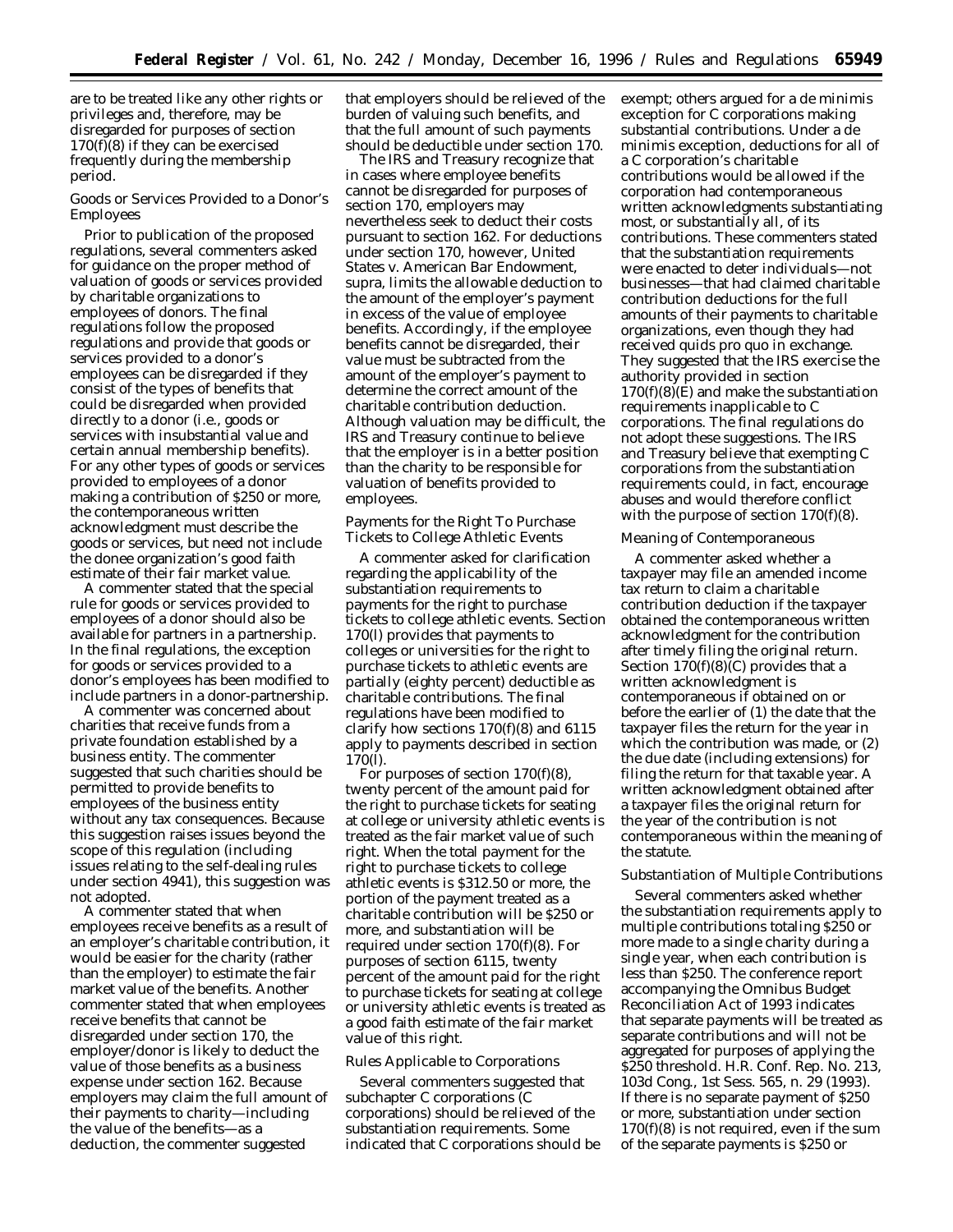more. Section 1.170A–13(f)(1) has been modified to clarify this. A commenter asked whether there must be a separate contemporaneous written acknowledgment for each contribution of \$250 or more. Section 1.170A–13(f)(1) has been modified to clarify that for multiple contributions of \$250 or more to one charity, one acknowledgment that reflects the total amount of the taxpayer's contributions to the charity for the year is sufficient.

## *Form of Substantiation*

Commenters asked whether a contemporaneous written acknowledgment must be in any particular format. As long as it is in writing and contains the information required by law, a contemporaneous written acknowledgment may be in any format. One commenter suggested that the regulations should allow charities to report charitable contributions directly to the IRS on Form 990 or 990–PF. Section 170(f)(8) authorizes the Secretary to prescribe regulations allowing donee organizations to satisfy the requirements of section  $170(f)(8)$  by filing a return that includes the information described in section  $170(f)(8)(B)$ . The IRS and Treasury have decided not to implement this suggestion at this time. However, in an effort to reduce paperwork and taxpayer burdens, the IRS will examine whether any existing IRS forms can be modified to assist in their use in substantiating charitable contributions.

A commenter asked for guidance on the proper method of substantiating payments by corporations that agree to match employee contributions to charity. When an employee makes a charitable contribution that is eligible for a corporate matching payment, some charities routinely send the participating corporation a letter, notifying the corporation of the employee's gift and thanking it in advance for the matching payment the charity expects to receive. Commenters suggested that this letter be treated as meeting the corporation's requirements under section 170(f)(8). This suggestion has not been adopted, because letters sent in advance of a contribution do not substantiate the contribution. The acknowledgment under section 170(f)(8) must include information about what has been ''contributed.'' The acknowledgment cannot be completed until after the charitable contribution has been made. (See section 1.170A– 1(b), which states that ordinarily a contribution is made at the time delivery is effected.)

## *Out-of-Pocket Expenses*

The proposed regulations allowed volunteers who incurred unreimbursed out-of-pocket expenses while performing services for a charity to substantiate their contributions with a statement that described the services and the date they were performed. The acknowledgment was not required to list the amount of the unreimbursed expense. Several commenters suggested an exemption from the substantiation requirements for unreimbursed out-ofpocket expenses incurred incident to the rendition of services to a donee organization. Exemption is appropriate, they argued, because the requirements are burdensome, particularly since a donee organization is often unaware of the amount and nature of expenses incurred by volunteers performing services on behalf of the charity, or the exact dates on which the volunteer services were performed. The final regulations eliminate the requirement that the contemporaneous written acknowledgment include the date on which services were performed for the charity. However, to carry out the purposes of the statute, volunteers claiming a charitable contribution deduction for an unreimbursed expense of \$250 or more are still required to obtain substantiation confirming the type of services they performed for the charity.

## *Good Faith Estimate*

Section  $170(f)(8)$  requires a written acknowledgment furnished by a charity to a donor to include a good faith estimate of the value of any goods or services provided to the donor. Section 6115(a)(2) similarly requires a written disclosure statement provided to a donor making a quid pro quo contribution of more than \$75 to include a good faith estimate of the value of goods or services provided to the donor. The regulations define a good faith estimate as an estimate of the fair market value of the goods or services. A taxpayer can generally rely on the good faith estimate provided by a charity.

A commenter stated that the regulations should contain an example illustrating how charities can compute the fair market value of goods or services. We have not adopted this suggestion. There is no single correct way to determine fair market value; a charitable organization may use any reasonable methodology (e.g., comparison with comparable retail prices, markup from wholesale cost) to determine the fair market value. Examples 1 and 2 of section 1.6115– 1(a)(3) illustrate this rule.

A commenter recommended that the regulations state that a donor does not have to use the good faith estimate provided by a charitable organization if the donor believes another estimate is more accurate. The regulations do not mandate that a donor use the estimate provided by a donee organization in calculating the deductible amount. Indeed, when a taxpayer knows or has reason to know that an estimate is inaccurate, the taxpayer may not treat the donee organization's estimate as the fair market value.

A commenter suggested that the regulations indicate that recognition items, such as plaques or trophies with an honoree's name inscribed, should be considered to have little, if any, fair market value. This suggestion has not been adopted. Inscribed plaques and trophies may have some value, even though the value may be less than cost. In addition, see § 1.170A–13(f)(8)(i)(A) regarding goods or services with insubstantial value.

Another commenter asked whether the listing of a donor's name in a program at a charity-sponsored event has a substantial value. An acknowledgment in such a program, which identifies—rather than promotes—a donor, is an inconsequential benefit with no significant value. See Rev. Rul. 68–432, 1968–2 C.B. 104, 105, holding that ''[s]uch privileges as being associated with or being known as a benefactor of the [charitable] organization are not significant return benefits that have monetary value.''

# *Contributions to a Split-Interest Trust*

Section 1.170A–13(f)(13) of the proposed regulations provides that section  $170(f)(8)$  does not apply to a transfer of property to a charitable remainder unitrust (as defined in section 664(d)(2)). A commenter observed that there are two other types of unitrusts in addition to the type described in section 664(d)(2), and that these unitrusts should be treated similarly. The final regulations have been modified to provide that the substantiation requirements of section 170(f)(8) do not apply to transfers to unitrusts described in section 664(d)(3) or section  $1.664-3(a)(1)(i)(b)$ , as well as to unitrusts described in section 664(d)(2).

Section 1.170A–13(f)(13) of the proposed regulations provides that section  $170(f)(8)$  applies to a transfer to a pooled income fund. Commenters requested further guidance on the proper way to substantiate contributions to pooled income funds. The final regulations have been modified to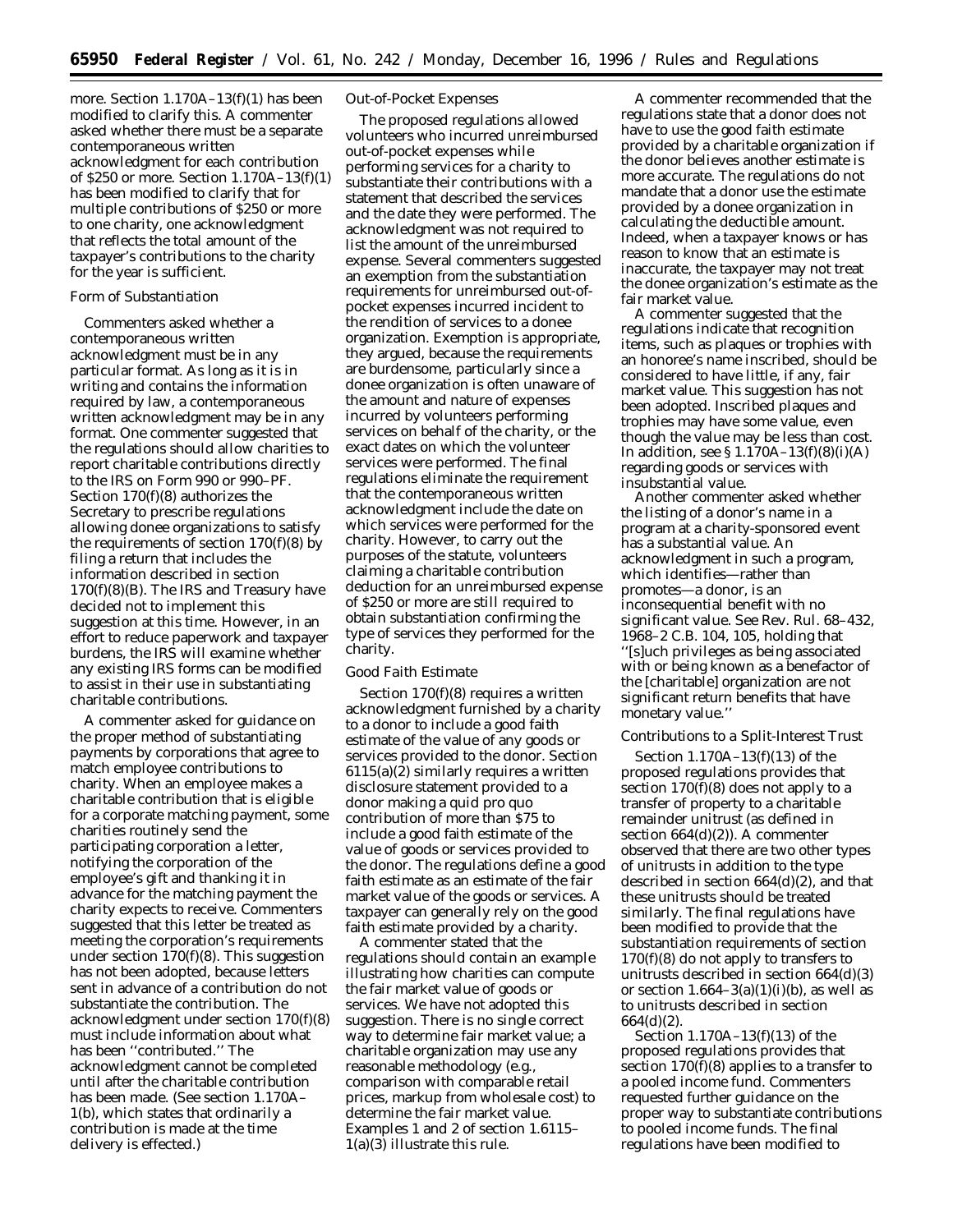require, in the case of a transfer of cash or other property to a pooled income fund, that the written acknowledgment of the charitable organization maintaining the fund include a statement that the cash or other property was transferred to the organization's pooled income fund and state whether any goods or services, in addition to the income interest in the fund, were provided to the transferor. The contemporaneous written acknowledgment need not include an estimate of the value of the income interest in the pooled income fund. The final regulations also provide guidance on the proper method of substantiating a deduction claimed by a taxpayer who has purchased an annuity from a charitable organization.

#### **Special Analyses**

It has been determined that this Treasury decision is not a significant regulatory action as defined in Executive Order 12866. Therefore, a costbenefit analysis is not required. It also has been determined that section 553(b) of the Administrative Procedure Act (5 U.S.C. chapter 5) does not apply to these regulations, and because the notice of proposed rulemaking preceding the regulations was issued prior to March 29, 1996, the Regulatory Flexibility Act (5 U.S.C. chapter 6) does not apply. See 5 U.S.C. section 601, Pub. L. 104–121 section 245. Pursuant to section 7805(f) of the Internal Revenue Code, the notice of proposed rulemaking preceding these regulations was submitted to the Chief Counsel for Advocacy of the Small Business Administration for comment on the impact of the proposed regulations on small businesses.

#### **Drafting Information**

The principal author of these regulations is Jefferson K. Fox, Office of the Assistant Chief Counsel (Income Tax and Accounting), Internal Revenue Service. However, other personnel from the IRS and the Treasury Department participated in their development.

### **List of Subjects**

# *26 CFR Part 1*

Income taxes, Reporting and recordkeeping requirements.

## *26 CFR Part 602*

Reporting and recordkeeping requirements.

Adoption of Amendments to the Regulations

Accordingly, 26 CFR parts 1 and 602 are amended as follows:

# **PART 1—INCOME TAXES**

**Paragraph 1.** The authority citation for part 1 is amended by adding a new entry in numerical order for Section 1.170A–1 and revising the entry for Section 1.170A–13 to read as follows:

**Authority:** 26 U.S.C. 7805.

- Section 1.170A–1 also issued under 26 U.S.C. 170(a).
- Section 1.170A–13 also issued under 26 U.S.C. 170(f)(8). \* \* \*

Par. 2. Section 1.170A-1 is amended as follows:

1. Paragraph (h) is redesignated as paragraph (j).

2. Paragraph (i) is redesignated as

paragraph (k) and is revised.

3. Paragraph (h) is added.

4. Paragraph (i) is added and reserved. The additions and revisions read as follows:

# **§ 1.170A–1 Charitable, etc., contributions and gifts; allowance of deduction.**

\* \* \* \* \* (h) *Payment in exchange for consideration*—(1) *Burden on taxpayer to show that all or part of payment is a charitable contribution or gift.* No part of a payment that a taxpayer makes to or for the use of an organization described in section 170(c) that is in consideration for (as defined in § 1.170A–13(f)(6)) goods or services (as defined in  $\S 1.170A - 13(f)(5)$  is a contribution or gift within the meaning of section 170(c) unless the taxpayer—

(i) Intends to make a payment in an amount that exceeds the fair market value of the goods or services; and

(ii) Makes a payment in an amount that exceeds the fair market value of the goods or services.

(2) *Limitation on amount deductible*— (i) *In general*. The charitable contribution deduction under section 170(a) for a payment a taxpayer makes partly in consideration for goods or services may not exceed the excess of—

(A) The amount of any cash paid and the fair market value of any property (other than cash) transferred by the taxpayer to an organization described in section 170(c); over

(B) The fair market value of the goods or services the organization provides in return.

(ii) *Special rules*. For special limits on the deduction for charitable contributions of ordinary income and capital gain property, see section 170(e) and §§ 1.170A–4 and 1.170A–4A.

(3) *Certain goods or services disregarded*. For purposes of section 170(a) and paragraphs  $(h)(1)$  and  $(h)(2)$ of this section, goods or services described in  $\S$ 1.170A–13(f)(8)(i) or § 1.170A–13(f)(9)(i) are disregarded.

(4) *Donee estimates of the value of goods or services may be treated as fair market value*—(i) *In general*. For purposes of section 170(a), a taxpayer may rely on either a contemporaneous written acknowledgment provided under section  $170(f)(8)$  and § 1.170A-13(f) or a written disclosure statement provided under section 6115 for the fair market value of any goods or services provided to the taxpayer by the donee organization.

(ii) *Exception*. A taxpayer may not treat an estimate of the value of goods or services as their fair market value if the taxpayer knows, or has reason to know, that such treatment is unreasonable. For example, if a taxpayer knows, or has reason to know, that there is an error in an estimate provided by an organization described in section 170(c) pertaining to goods or services that have a readily ascertainable value, it is unreasonable for the taxpayer to treat the estimate as the fair market value of the goods or services. Similarly, if a taxpayer is a dealer in the type of goods or services provided in consideration for the taxpayer's payment and knows, or has reason to know, that the estimate is in error, it is unreasonable for the taxpayer to treat the estimate as the fair market value of the goods or services.

(5) *Examples*. The following examples illustrate the rules of this paragraph (h).

*Example 1. Certain goods or services disregarded*. Taxpayer makes a \$50 payment to Charity B, an organization described in section 170(c), in exchange for a family membership. The family membership entitles Taxpayer and members of Taxpayer's family to certain benefits. These benefits include free admission to weekly poetry readings, discounts on merchandise sold by *B* in its gift shop or by mail order, and invitations to special events for members only, such as lectures or informal receptions. When *B* first offers its membership package for the year, *B* reasonably projects that each special event for members will have a cost to *B,* excluding any allocable overhead, of \$5 or less per person attending the event. Because the family membership benefits are disregarded pursuant to  $\S 1.170A-13(f)(8)(i)$ , Taxpayer may treat the \$50 payment as a contribution or gift within the meaning of section 170(c), regardless of Taxpayer's intent and whether or not the payment exceeds the fair market value of the goods or services. Furthermore, any charitable contribution deduction available to Taxpayer may be calculated without regard to the membership benefits.

*Example 2. Treatment of good faith estimate at auction as the fair market value*. Taxpayer attends an auction held by Charity *C,* an organization described in section 170(c). Prior to the auction, *C* publishes a catalog that meets the requirements for a written disclosure statement under section 6115(a) (including *C*'s good faith estimate of the value of items that will be available for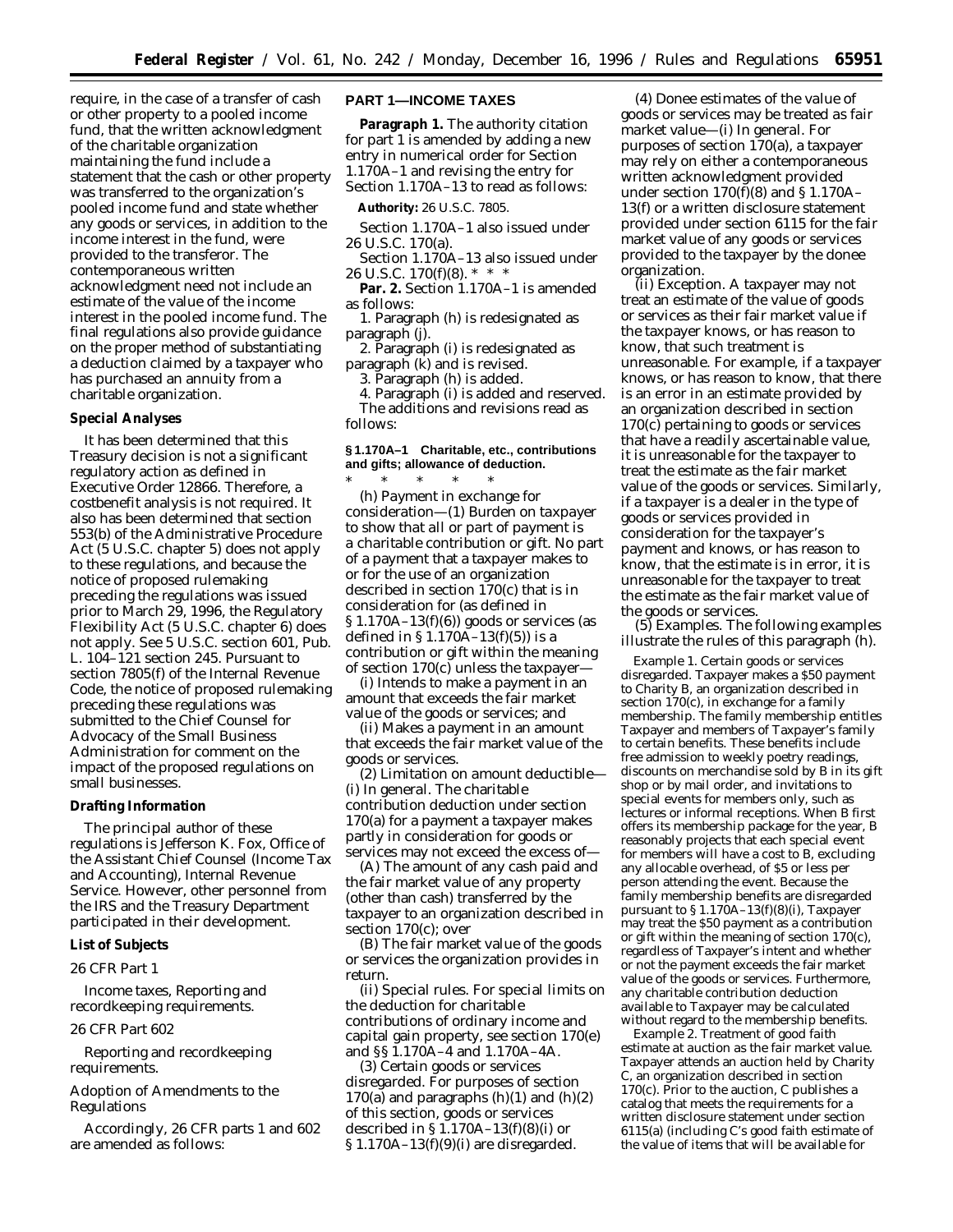bidding). A representative of *C* gives a copy of the catalog to each individual (including Taxpayer) who attends the auction. Taxpayer notes that in the catalog *C*'s estimate of the value of a vase is \$100. Taxpayer has no reason to doubt the accuracy of this estimate. Taxpayer successfully bids and pays \$500 for the vase. Because Taxpayer knew, prior to making her payment, that the estimate in the catalog was less than the amount of her payment, Taxpayer satisfies the requirement of paragraph  $(h)(1)(i)$  of this section. Because Taxpayer makes a payment in an amount that exceeds that estimate, Taxpayer satisfies the requirements of paragraph  $(h)(1)(ii)$  of this section. Taxpayer may treat *C*'s estimate of the value of the vase as its fair market value in determining the amount of her charitable contribution deduction.

*Example 3. Good faith estimate not in error.* Taxpayer makes a \$200 payment to Charity *D,* an organization described in section 170(c). In return for Taxpayer's payment, *D* gives Taxpayer a book that Taxpayer could buy at retail prices typically ranging from \$18 to \$25. *D* provides Taxpayer with a good faith estimate, in a written disclosure statement under section 6115(a), of \$20 for the value of the book. Because the estimate is within the range of typical retail prices for the book, the estimate contained in the written disclosure statement is not in error. Although Taxpayer knows that the book is sold for as much as \$25, Taxpayer may treat the estimate of \$20 as the fair market value of the book in determining the amount of his charitable contribution deduction.

#### (i) [Reserved]

\* \* \* \* \* (k) *Effective date.* In general this section applies to contributions made in taxable years beginning after December 31, 1969. Paragraph (j)(11) of this section, however, applies only to out-ofpocket expenditures made in taxable years beginning after December 31, 1976. In addition, paragraph (h) of this section applies only to payments made on or after December 16, 1996. However, taxpayers may rely on the rules of paragraph (h) of this section for payments made on or after January 1, 1994.

**Par. 3.** Section 1.170A–13 is amended by revising paragraph (f) to read as follows:

#### **§ 1.170A–13 Recordkeeping and return requirements for deductions for charitable contributions.**

\* \* \* \* \* (f) *Substantiation of charitable contributions of \$250 or more*—(1) *In general.* No deduction is allowed under section 170(a) for all or part of any contribution of \$250 or more unless the taxpayer substantiates the contribution with a contemporaneous written acknowledgment from the donee organization. A taxpayer who makes more than one contribution of \$250 or

more to a donee organization in a taxable year may substantiate the contributions with one or more contemporaneous written acknowledgments. Section 170(f)(8) does not apply to a payment of \$250 or more if the amount contributed (as determined under § 1.170A–1(h)) is less than \$250. Separate contributions of less than \$250 are not subject to the requirements of section 170(f)(8), regardless of whether the sum of the contributions made by a taxpayer to a donee organization during a taxable year equals \$250 or more.

(2) *Written acknowledgment.* Except as otherwise provided in paragraphs (f)(8) through (f)(11) and (f)(13) of this section, a written acknowledgment from a donee organization must provide the following information—

(i) The amount of any cash the taxpayer paid and a description (but not necessarily the value) of any property other than cash the taxpayer transferred to the donee organization;

(ii) A statement of whether or not the donee organization provides any goods or services in consideration, in whole or in part, for any of the cash or other property transferred to the donee organization;

(iii) If the donee organization provides any goods or services other than intangible religious benefits (as described in section 170(f)(8)), a description and good faith estimate of the value of those goods or services; and

(iv) If the donee organization provides any intangible religious benefits, a statement to that effect.

(3) *Contemporaneous.* A written acknowledgment is contemporaneous if it is obtained by the taxpayer on or before the earlier of—

(i) The date the taxpayer files the original return for the taxable year in which the contribution was made; or

(ii) The due date (including extensions) for filing the taxpayer's original return for that year.

(4) *Donee organization.* For purposes of this paragraph (f), a donee organization is an organization described in section 170(c).

(5) *Goods or services.* Goods or services means cash, property, services, benefits, and privileges.

(6) *In consideration for.* A donee organization provides goods or services in consideration for a taxpayer's payment if, at the time the taxpayer makes the payment to the donee organization, the taxpayer receives or expects to receive goods or services in exchange for that payment. Goods or services a donee organization provides in consideration for a payment by a taxpayer include goods or services

provided in a year other than the year in which the taxpayer makes the payment to the donee organization.

(7) *Good faith estimate.* For purposes of this section, good faith estimate means a donee organization's estimate of the fair market value of any goods or services, without regard to the manner in which the organization in fact made that estimate. See  $\S 1.170A-1(h)(4)$  for rules regarding when a taxpayer may treat a donee organization's estimate of the value of goods or services as the fair market value.

(8) *Certain goods or services disregarded*—(i) *In general.* For purposes of section 170(f)(8), the following goods or services are disregarded—

(A) Goods or services that have insubstantial value under the guidelines provided in Revenue Procedures 90–12, 1990–1 C.B. 471, 92–49, 1992-1 C.B. 987, and any successor documents. (See § 601.601(d)(2)(ii) of the Statement of Procedural Rules, 26 CFR part 601.); and

(B) Annual membership benefits offered to a taxpayer in exchange for a payment of \$75 or less per year that consist of—

(*1*) Any rights or privileges, other than those described in section 170(l), that the taxpayer can exercise frequently during the membership period. Examples of such rights and privileges may include, but are not limited to, free or discounted admission to the organization's facilities or events, free or discounted parking, preferred access to goods or services, and discounts on the purchase of goods or services; and

(*2*) Admission to events during the membership period that are open only to members of a donee organization and for which the donee organization reasonably projects that the cost per person (excluding any allocable overhead) attending each such event is within the limits established for ''low cost articles'' under section 513(h)(2). The projected cost to the donee organization is determined at the time the organization first offers its membership package for the year (using section 3.07 of Revenue Procedure 90– 12, or any successor documents, to determine the cost of any items or services that are donated).

(ii) *Examples.* The following examples illustrate the rules of this paragraph (f)(8).

*Example 1. Membership benefits disregarded.* Performing Arts Center *E* is an organization described in section 170(c). In return for a payment of \$75, *E* offers a package of basic membership benefits that includes the right to purchase tickets to performances one week before they go on sale to the general public, free parking in *E*'s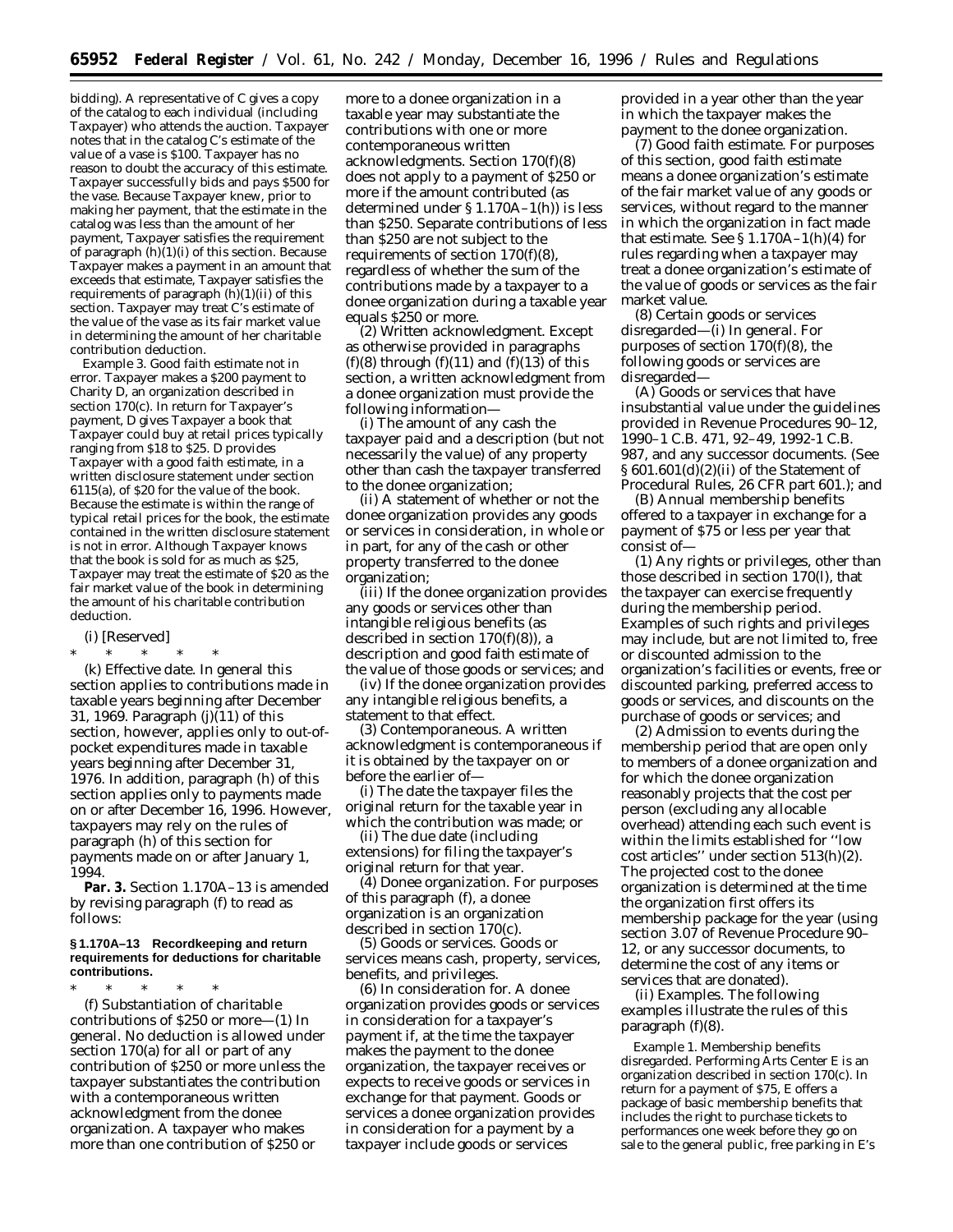garage during evening and weekend performances, and a 10% discount on merchandise sold in *E*'s gift shop. In return for a payment of \$150, *E* offers a package of preferred membership benefits that includes all of the benefits in the \$75 package as well as a poster that is sold in *E*'s gift shop for \$20. The basic membership and the preferred membership are each valid for twelve months, and there are approximately 50 performances of various productions at *E* during a twelve-month period. *E*'s gift shop is open for several hours each week and at performance times. *F*, a patron of the arts, is solicited by E to make a contribution. *E* offers *F* the preferred membership benefits in return for a payment of \$150 or more. *F* makes a payment of \$300 to *E. F* can satisfy the substantiation requirement of section 170(f)(8) by obtaining a contemporaneous written acknowledgment from *E* that includes a description of the poster and a good faith estimate of its fair market value (\$20) and disregards the remaining membership benefits.

*Example 2*. *Contemporaneous written acknowledgment need not mention rights or privileges that can be disregarded.* The facts are the same as in Example 1, except that *F* made a payment of \$300 and received only a basic membership. *F* can satisfy the section 170(f)(8) substantiation requirement with a contemporaneous written acknowledgment stating that no goods or services were provided.

*Example 3. Rights or privileges that cannot be exercised frequently.* Community Theater Group *G* is an organization described in section 170(c). Every summer, *G* performs four different plays. Each play is performed two times. In return for a membership fee of \$60, *G* offers its members free admission to any of its performances. Non-members may purchase tickets on a performance by performance basis for \$15 a ticket. *H,* an individual who is a sponsor of the theater, is solicited by *G* to make a contribution. *G* tells *H* that the membership benefit will be provided in return for any payment of \$60 or more. *H* chooses to make a payment of \$350 to *G* and receives in return the membership benefit. *G'*s membership benefit of free admission is not described in paragraph  $(f)(8)(i)(B)$  of this section because it is not a privilege that can be exercised frequently (due to the limited number of performances offered by *G*). Therefore, to meet the requirements of section 170(f)(8), a contemporaneous written acknowledgment of *H*'s \$350 payment must include a description of the free admission benefit and a good faith estimate of its value.

*Example 4. Multiple memberships.* In December of each year, *K*, an individual, gives each of her six grandchildren a junior membership in Dinosaur Museum, an organization described in section 170(c). Each junior membership costs \$50, and *K* makes a single payment of \$300 for all six memberships. A junior member is entitled to free admission to the museum and to weekly films, slide shows, and lectures about dinosaurs. In addition, each junior member receives a bi-monthly, non-commercial quality newsletter with information about dinosaurs and upcoming events. *K*'s

contemporaneous written acknowledgment from Dinosaur Museum may state that no goods or services were provided in exchange for *K*'s payment.

(9) *Goods or services provided to employees or partners of donors—*(i) *Certain goods or services disregarded.* For purposes of section 170(f)(8), goods or services provided by a donee organization to employees of a donor, or to partners of a partnership that is a donor, in return for a payment to the organization may be disregarded to the extent that the goods or services provided to each employee or partner are the same as those described in paragraph  $(f)(8)(i)$  of this section.

(ii) *No good faith estimate required for other goods or services.* If a taxpayer makes a contribution of \$250 or more to a donee organization and, in return, the donee organization offers the taxpayer's employees or partners goods or services other than those described in paragraph  $(f)(9)(i)$  of this section, the contemporaneous written acknowledgment of the taxpayer's contribution is not required to include a good faith estimate of the value of such goods or services but must include a description of those goods or services.

(iii) *Example.* The following example illustrates the rules of this paragraph  $(f)(9)$ .

*Example.* Museum *J* is an organization described in section 170(c). For a payment of \$40, *J* offers a package of basic membership benefits that includes free admission and a 10% discount on merchandise sold in *J*'s gift shop. *J*'s other membership categories are for supporters who contribute \$100 or more. Corporation *K* makes a payment of \$50,000 to *J* and, in return, *J* offers *K*'s employees free admission for one year, a tee-shirt with *J*'s logo that costs *J* \$4.50, and a gift shop discount of 25% for one year. The free admission for *K*'s employees is the same as the benefit made available to holders of the \$40 membership and is otherwise described in paragraph  $(f)(8)(i)(B)$  of this section. The tee-shirt given to each of *K*'s employees is described in paragraph  $(f)(8)(i)(\hat{A})$  of this section. Therefore, the contemporaneous written acknowledgment of *K*'s payment is not required to include a description or good faith estimate of the value of the free admission or the tee-shirts. However, because the gift shop discount offered to *K*'s employees is different than that offered to those who purchase the \$40 membership, the discount is not described in paragraph (f)(8)(i) of this section. Therefore, the contemporaneous written acknowledgment of *K*'s payment is required to include a description of the 25% discount offered to *K*'s employees.

(10) *Substantiation of out-of-pocket expenses.* A taxpayer who incurs unreimbursed expenditures incident to the rendition of services, within the meaning of  $\S 1.170A-1(g)$ , is treated as

having obtained a contemporaneous written acknowledgment of those expenditures if the taxpayer—

(i) Has adequate records under paragraph (a) of this section to substantiate the amount of the expenditures; and

(ii) Obtains by the date prescribed in paragraph  $(f)(3)$  of this section a statement prepared by the donee organization containing—

(A) A description of the services provided by the taxpayer;

(B) A statement of whether or not the donee organization provides any goods or services in consideration, in whole or in part, for the unreimbursed expenditures; and

(C) The information required by paragraphs  $(f)(2)$  (iii) and (iv) of this section.

(11) *Contributions made by payroll deduction*—(i) *Form of substantiation.* A contribution made by means of withholding from a taxpayer's wages and payment by the taxpayer's employer to a donee organization may be substantiated, for purposes of section  $170(f)(8)$ , by both-

(A) A pay stub, Form W–2, or other document furnished by the employer that sets forth the amount withheld by the employer for the purpose of payment to a donee organization; and

(B) A pledge card or other document prepared by or at the direction of the donee organization that includes a statement to the effect that the organization does not provide goods or services in whole or partial consideration for any contributions made to the organization by payroll deduction.

(ii) *Application of \$250 threshold.* For the purpose of applying the \$250 threshold provided in section  $170(f)(8)(A)$  to contributions made by the means described in paragraph  $(f)(11)(i)$  of this section, the amount withheld from each payment of wages to a taxpayer is treated as a separate contribution.

(12) *Distributing organizations as donees.* An organization described in section 170(c), or an organization described in 5 CFR 950.105 (a Principal Combined Fund Organization for purposes of the Combined Federal Campaign) and acting in that capacity, that receives a payment made as a contribution is treated as a donee organization solely for purposes of section 170(f)(8), even if the organization (pursuant to the donor's instructions or otherwise) distributes the amount received to one or more organizations described in section 170(c). This paragraph  $(f)(12)$  does not apply, however, to a case in which the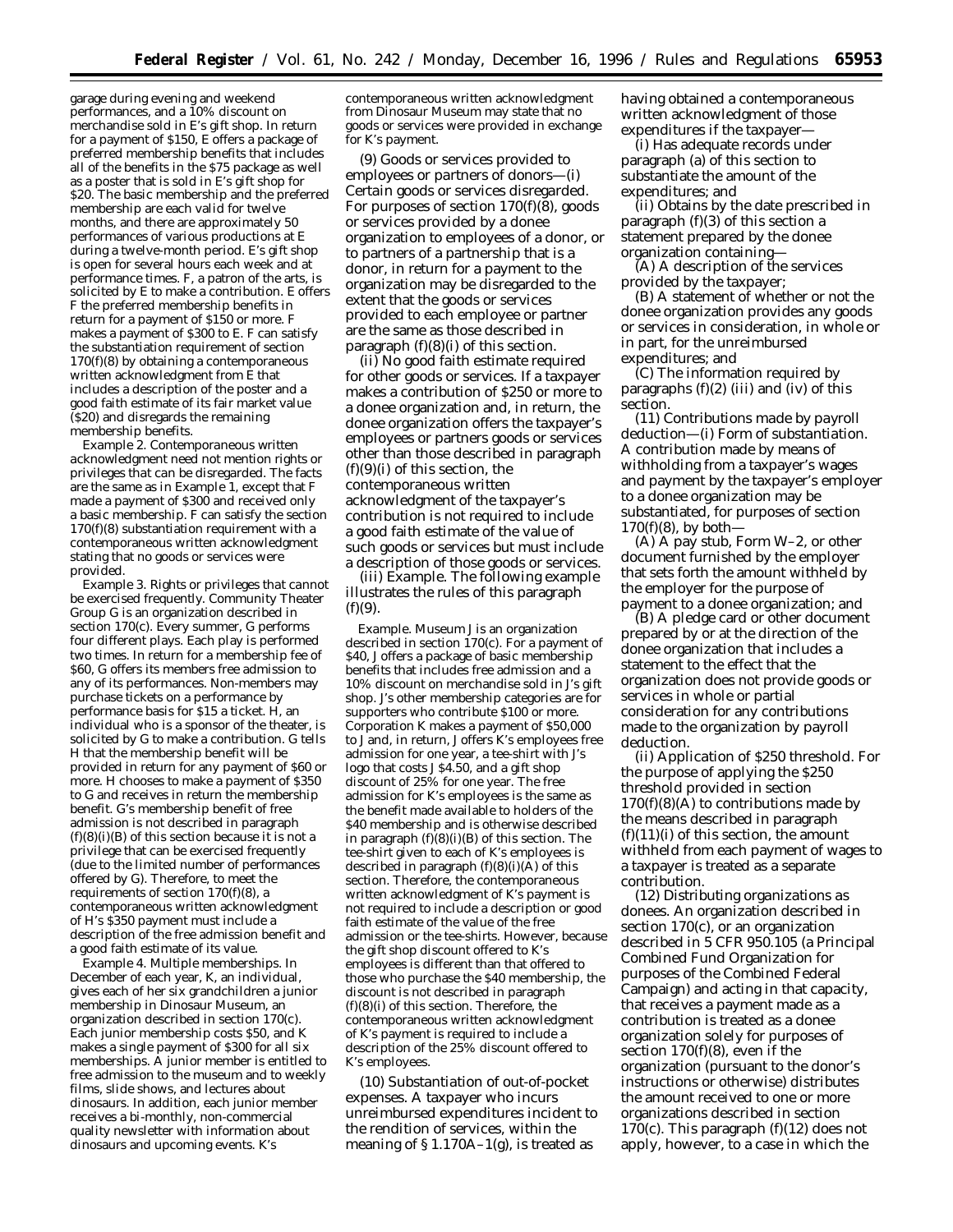distributee organization provides goods or services as part of a transaction structured with a view to avoid taking the goods or services into account in determining the amount of the deduction to which the donor is entitled under section 170.

(13) *Transfers to certain trusts.* Section  $170(f)(8)$  does not apply to a transfer of property to a trust described in section  $170(f)(2)(B)$ , a charitable remainder annuity trust (as defined in section  $664(d)(1)$ , or a charitable remainder unitrust (as defined in section  $664(d)(2)$  or  $(d)(3)$  or § 1.664(3)(a)(1)(i)(*b*)). Section 170(f)(8) does apply, however, to a transfer to a pooled income fund (as defined in section  $642(c)(5)$ ; for such a transfer, the contemporaneous written acknowledgment must state that the contribution was transferred to the donee organization's pooled income fund and indicate whether any goods or services (in addition to an income interest in the fund) were provided in exchange for the transfer. The contemporaneous written acknowledgment is not required to include a good faith estimate of the income interest.

(14) *Substantiation of payments to a college or university for the right to purchase tickets to athletic events.* For purposes of paragraph  $(f)(2)(iii)$  of this section, the right to purchase tickets for seating at an athletic event in exchange for a payment described in section 170(l) is treated as having a value equal to twenty percent of such payment. For example, when a taxpayer makes a payment of \$312.50 for the right to purchase tickets for seating at an athletic event, the right to purchase tickets is treated as having a value of \$62.50. The remaining \$250 is treated as a charitable contribution, which the taxpayer must substantiate in accordance with the requirements of this section.

(15) *Substantiation of charitable contributions made by a partnership or an S corporation.* If a partnership or an S corporation makes a charitable contribution of \$250 or more, the partnership or S corporation will be treated as the taxpayer for purposes of section 170(f)(8). Therefore, the partnership or S corporation must substantiate the contribution with a contemporaneous written acknowledgment from the donee organization before reporting the contribution on its income tax return for the year in which the contribution was made and must maintain the contemporaneous written acknowledgment in its records. A partner of a partnership or a shareholder of an S corporation is not required to obtain any additional substantiation for his or her share of the partnership's or S corporation's charitable contribution.

(16) *Purchase of an annuity.* If a taxpayer purchases an annuity from a charitable organization and claims a charitable contribution deduction of \$250 or more for the excess of the amount paid over the value of the annuity, the contemporaneous written acknowledgment must state whether any goods or services in addition to the annuity were provided to the taxpayer. The contemporaneous written acknowledgment is not required to include a good faith estimate of the value of the annuity. See § 1.170A– 1(d)(2) for guidance in determining the value of the annuity.

(17) *Substantiation of matched payments—*(i) *In general.* For purposes of section 170, if a taxpayer's payment to a donee organization is matched, in whole or in part, by another payor, and the taxpayer receives goods or services in consideration for its payment and some or all of the matching payment, those goods or services will be treated as provided in consideration for the taxpayer's payment and not in consideration for the matching payment.

(ii) *Example.* The following example illustrates the rules of this paragraph  $(f)(17)$ .

*Example.* Taxpayer makes a \$400 payment to Charity *L*, a donee organization. Pursuant to a matching payment plan, Taxpayer's employer matches Taxpayer's \$400 payment with an additional payment of \$400. In consideration for the combined payments of \$800, *L* gives Taxpayer an item that it estimates has a fair market value of \$100. *L* does not give the employer any goods or services in consideration for its contribution. The contemporaneous written acknowledgment provided to the employer must include a statement that no goods or services were provided in consideration for the employer's \$400 payment. The contemporaneous written acknowledgment provided to Taxpayer must include a statement of the amount of Taxpayer's payment, a description of the item received by Taxpayer, and a statement that *L*'s good faith estimate of the value of the item received by Taxpayer is \$100.

(18) *Effective date.* This paragraph (f) applies to contributions made on or after December 16, 1996. However, taxpayers may rely on the rules of this paragraph (f) for contributions made on or after January 1, 1994.

Par. 4. Section 1.6115–1 is added under the undesignated centerheading

*Miscellaneous Provisions* to read as follows:

#### **§ 1.6115–1 Disclosure requirements for quid pro quo contributions.**

(a) *Good faith estimate defined*—(1) *In general.* A good faith estimate of the value of goods or services provided by an organization described in section 170(c) in consideration for a taxpayer's payment to that organization is an estimate of the fair market value, within the meaning of  $\S 1.170A-1(c)(2)$ , of the goods or services. The organization may use any reasonable methodology in making a good faith estimate, provided it applies the methodology in good faith. If the organization fails to apply the methodology in good faith, the organization will be treated as not having met the requirements of section 6115. See section 6714 for the penalties that apply for failure to meet the requirements of section 6115.

(2) *Good faith estimate for goods or services that are not commercially available.* A good faith estimate of the value of goods or services that are not generally available in a commercial transaction may be determined by reference to the fair market value of similar or comparable goods or services. Goods or services may be similar or comparable even though they do not have the unique qualities of the goods or services that are being valued.

(3) *Examples.* The following examples illustrate the rules of this paragraph (a).

*Example 1. Facility not available on a commercial basis.* Museum *M*, an organization described in section 170(c), is located in Community *N*. In return for a payment of \$50,000 or more, *M* allows a donor to hold a private event in a room located in *M*. Private events other than those held by such donors are not permitted to be held in *M*. In Community *N*, there are four hotels, *O, P, Q,* and *R*, that have ballrooms with the same capacity as the room in *M*. Of these hotels, only *O* and *P* have ballrooms that offer amenities and atmosphere that are similar to the amenities and atmosphere of the room in *M* (although *O* and *P* lack the unique collection of art that is displayed in the room in *M*). Because the capacity, amenities, and atmosphere of ballrooms in *O* and *P* are comparable to the capacity, amenities, and atmosphere of the room in *M*, a good faith estimate of the benefits received from *M* may be determined by reference to the cost of renting either the ballroom in *O* or the ballroom in *P*. The cost of renting the ballroom in *O* is \$2500 and, therefore, a good faith estimate of the fair market value of the right to host a private event in the room at *M* is \$2500. In this example, the ballrooms in *O* and *P* are considered similar and comparable facilities to the room in *M* for valuation purposes, notwithstanding the fact that the room in *M* displays a unique collection of art.

*Example 2. Services available on a commercial basis.* Charity *S* is an organization described in section 170(c). *S* offers to provide a one-hour tennis lesson